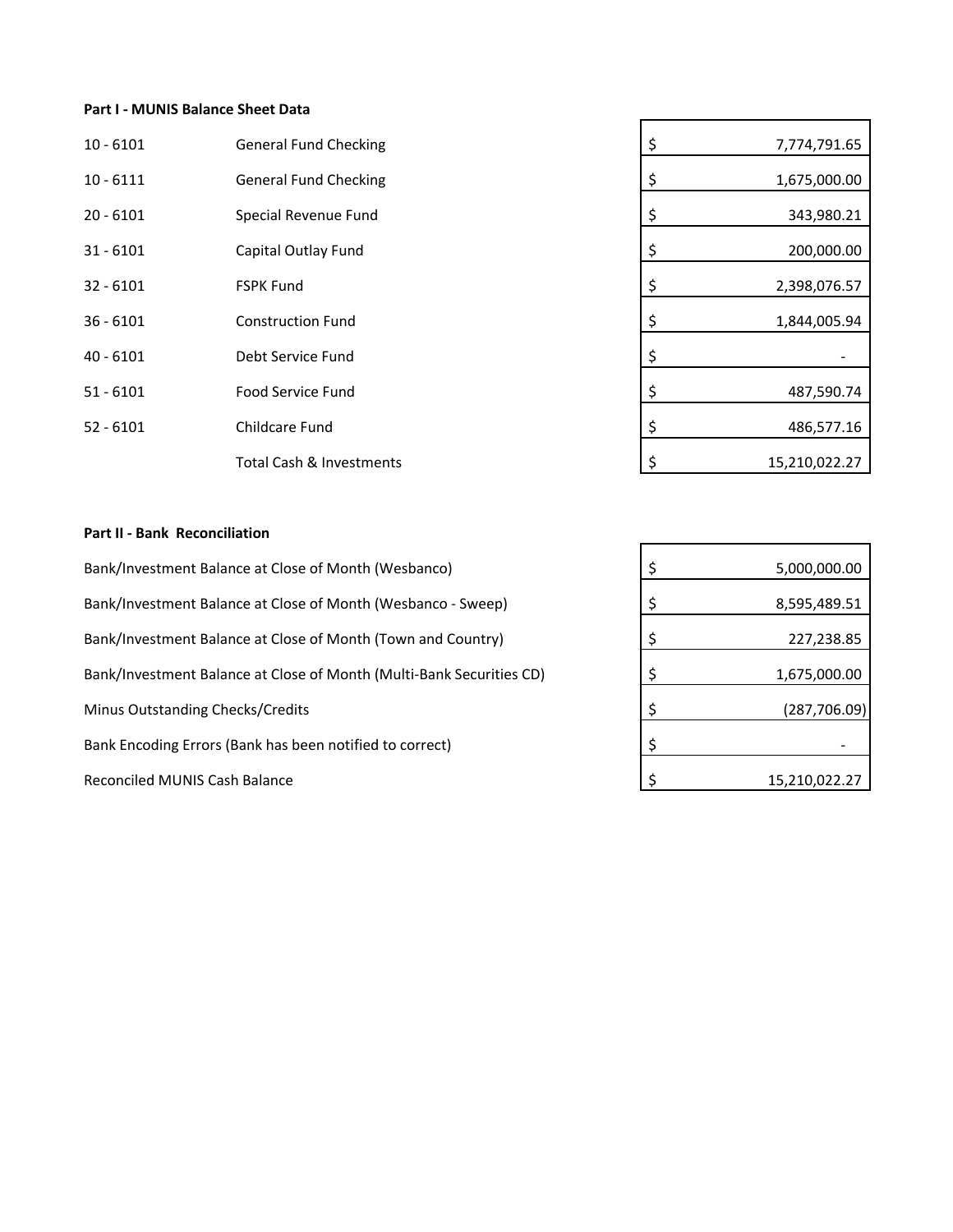## **NELSON COUNTY BOARD OF EDUCATION GENERAL FUND REVENUES JANUARY 31, 2019**

| <b>LOCAL SOURCES</b>                    |          | M-T-D        |  |    | $Y-T-D$       |  | <b>BUDGET</b>      |               | % OF BUDGET |
|-----------------------------------------|----------|--------------|--|----|---------------|--|--------------------|---------------|-------------|
| Ad Valorem Taxes                        |          |              |  |    |               |  |                    |               |             |
| <b>General Property Tax</b>             | \$       | 886,026.51   |  | \$ | 10,174,569.75 |  | \$                 | 10,700,000.00 | 95.1%       |
| PSC Property Tax                        | \$       | 87,196.20    |  | \$ | 249,115.01    |  | \$                 | 475,000.00    | 52.4%       |
| <b>Delinquent Property Tax</b>          |          | 268.47       |  | \$ | 70,264.26     |  | \$                 | 100,000.00    | 70.3%       |
| <b>Distilled Spirits Tax</b>            |          | 1,520,005.43 |  | \$ | 1,520,005.43  |  | \$                 | 2,650,000.00  | 57.4%       |
| <b>Motor Vehicle Tax</b>                |          | 86,068.11    |  | \$ | 635,599.00    |  | \$                 | 1,500,000.00  | 42.4%       |
|                                         |          | 2,579,564.72 |  | \$ | 12,649,553.45 |  | $\boldsymbol{\xi}$ | 15,425,000.00 | 82.0%       |
| <b>Utilities Tax</b>                    | \$       |              |  | \$ | 727,996.95    |  | \$                 | 1,700,000.00  | 42.8%       |
| Penalties and Interest on Taxes         | \$       | 1,219.85     |  | \$ | 1,219.85      |  | \$                 |               |             |
| <b>Omitted Property Tax</b>             | \$       |              |  | \$ | 117,451.01    |  | \$                 | 150,000.00    | 78.3%       |
| Revenue In Lieu of Taxes                | \$       |              |  | \$ |               |  | \$                 | 40,000.00     | 0.0%        |
| Tuition                                 | \$       |              |  | \$ | 275.00        |  | \$                 |               |             |
| <b>Transportation From Fiscal Court</b> | \$       |              |  | \$ |               |  | \$                 | 90,000.00     | 0.0%        |
| Interest on Investments                 | \$       | 17,919.29    |  | \$ | 54,091.63     |  | \$                 | 71,263.50     | 75.9%       |
| Other Local Revenue                     |          |              |  |    |               |  |                    |               |             |
| <b>Building Rental</b>                  | \$       | 1,750.00     |  | \$ | 8,500.00      |  | \$                 | 10,000.00     | 85.0%       |
| <b>Bus Rental</b>                       | \$       |              |  | \$ |               |  | \$                 |               |             |
| Other Rentals                           | \$       |              |  | \$ |               |  | \$                 |               |             |
| Contributions/Donations                 | \$       |              |  | \$ |               |  | \$                 |               |             |
| <b>Textbook Rentals</b>                 | \$       |              |  | \$ |               |  | \$                 |               |             |
| Refund of Prior Year Expenditure        | \$       |              |  | \$ | 10,572.89     |  | \$                 |               |             |
| Local Miscellaneous Revenue             | \$       |              |  | \$ | 113.65        |  | \$                 |               |             |
| Return for Insufficient Funds           | \$       | 242.00       |  | \$ | 129.00        |  | \$                 |               |             |
| <b>Other Reimbursements</b>             | \$       | 17,049.49    |  | \$ | 41,661.71     |  | \$                 |               |             |
| Miscellaneous Local Revenue             | \$<br>\$ | 5,362.10     |  | \$ | 4,182.48      |  | \$                 | 20,000.00     | 20.9%       |
|                                         |          | 24,403.59    |  | \$ | 65,159.73     |  | \$                 | 30,000.00     | 217.2%      |
| <b>TOTAL LOCAL SOURCE</b>               | \$       | 2,623,107.45 |  | \$ | 13,615,747.62 |  | \$                 | 17,506,263.50 | 77.8%       |
|                                         |          |              |  |    |               |  |                    |               |             |
| <b>STATE SOURCES</b>                    |          |              |  |    |               |  |                    |               |             |
| <b>SEEK Program</b>                     | \$       | 1,092,705.00 |  | \$ | 7,734,237.00  |  | \$                 | 13,300,000.00 | 58.2%       |
| Vocational Transportation               | \$<br>\$ |              |  | \$ |               |  | \$                 | 15,000.00     | 0.0%        |
| <b>State Vocational School</b>          |          |              |  | \$ |               |  | \$                 | 90,000.00     | 0.0%        |
| National Board Certification            |          |              |  | \$ |               |  | \$                 |               |             |
| <b>Restricted State Revenue</b>         |          | 12,361.26    |  | \$ | 73,990.08     |  | \$                 |               |             |
| Revenue in Lieu of Taxes                |          | 3,785.72     |  | \$ | 26,343.15     |  | \$                 | 45,000.00     | 58.5%       |
| <b>TOTAL STATE SOURCE</b>               | \$       | 1,108,851.98 |  | \$ | 7,834,570.23  |  | \$                 | 13,450,000.00 | 58.2%       |
| <b>FEDERAL SOURCES</b>                  |          |              |  |    |               |  |                    |               |             |
| <b>Medicaid Reimbursement</b>           | \$       | 6,231.26     |  | \$ | 105,470.19    |  | \$                 | 110,000.00    | 95.9%       |
| <b>TOTAL FEDERAL SOURCE</b>             | \$       | 6,231.26     |  | \$ | 105,470.19    |  | \$                 | 110,000.00    | 95.9%       |
|                                         |          |              |  |    |               |  |                    |               |             |
| <b>OTHER RECEIPTS</b>                   |          |              |  |    |               |  |                    |               |             |
| <b>Interfund Transfers</b>              |          |              |  |    |               |  |                    |               |             |
| <b>Fund Transfers</b>                   | \$       | ٠            |  | \$ |               |  | \$                 | 100,000.00    | 0.0%        |
| <b>Indirect Cost Transfers</b>          | \$       | $\sim$       |  | \$ |               |  | \$                 | 155,000.00    | 0.0%        |
| <b>Total Interfund Transfers</b>        | \$       |              |  | \$ |               |  | Ś                  | 255,000.00    | 0.0%        |
| Sale Or Comp For Loss of Assets         |          |              |  |    |               |  |                    |               |             |
| Loss Comp - Land & Improvements         | \$       | ÷,           |  | \$ |               |  |                    |               |             |
| Loss Comp - Buildings                   | \$       |              |  | \$ |               |  | \$                 |               |             |
| Sale of Equipment                       | \$       | ٠            |  | \$ | 500.00        |  | \$                 |               |             |
| Loss Comp - Equipment                   | \$       | ÷,           |  | \$ |               |  | \$                 |               |             |
| Total Sale or Comp for Loss of Assets   | \$       |              |  | \$ | 500.00        |  | \$                 |               |             |
| <b>TOTAL RECEIPTS</b>                   | \$       | 3,738,190.69 |  | \$ | 21,559,288.04 |  | \$                 | 31,321,263.50 | 68.8%       |
| <b>BEGINNING BALANCE</b>                |          |              |  | \$ | 2,160,650.30  |  | \$                 | 2,088,736.50  | 103.4%      |
| <b>TOTAL REVENUES</b>                   |          | 3,738,190.69 |  | \$ | 23,719,938.34 |  | \$                 | 33,410,000.00 | 71.0%       |
| <b>TOTAL EXPENDITURES</b>               | \$<br>\$ | 2,505,416.62 |  | \$ | 15,745,880.79 |  | \$                 | 33,410,000.00 | 47.1%       |
| <b>FUND BALANCE</b>                     | \$       | 1,232,774.07 |  | \$ | 7,974,057.55  |  | \$                 |               |             |
|                                         |          |              |  |    |               |  |                    |               |             |